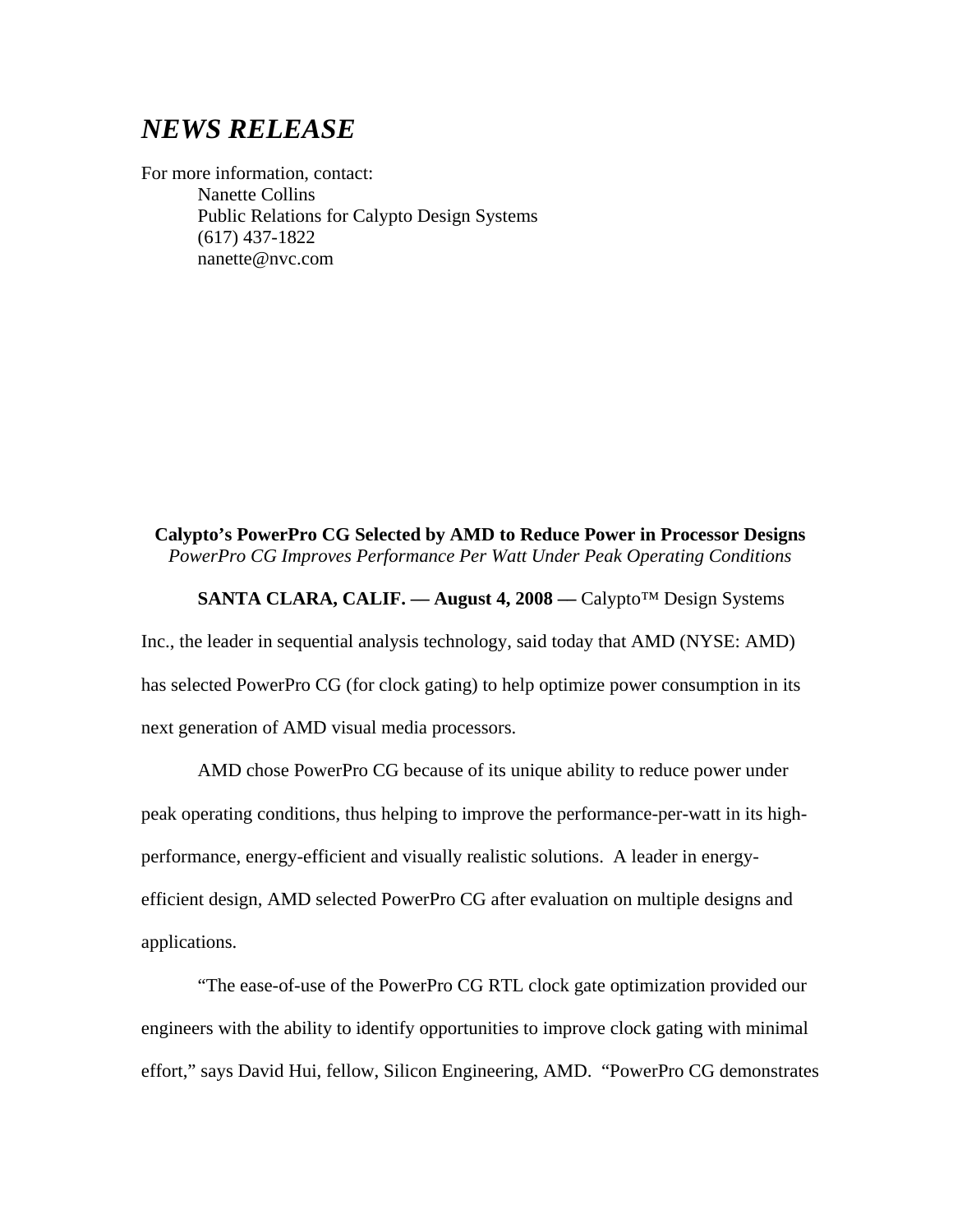the impressive power optimization capabilities and results appropriate for use on future AMD designs."

PowerPro CG, based on Calypto's patented Sequential Analysis Technology, helps reduce peak and total dynamic power. PowerPro CG evaluates circuit behavior across multiple clock cycles to identify and insert sequential clock gating enable logic into the original RTL code while maintaining all user defined pragmas and comments. PowerPro CG consistently produces better results in significantly less time than manual clock gating.

"AMD is a recognized leader in energy-efficient processing solutions and a long time customer of Calypto products," adds Mitch Dale, marketing director of Calypto Design System. "We are pleased to be working with AMD on today's foremost low power design flow."

## **About Calypto**

Founded in 2002, Calypto Design Systems, Inc. empowers designers to create high-quality, low-power electronic systems by providing best-in-class power optimization and functional verification software, based on its patented sequential analysis technology. Calypto, whose customers include Fortune 500 companies worldwide**,** is a member of the Cadence Connections program, the IEEE-SA, Synopsys SystemVerilog Catalyst Program and the Mentor Graphics OpenDoor program. Calypto has offices in Europe, India, Japan and North America. Corporate Headquarters is located at: 2933 Bunker Hill Lane, Suite 202, Santa Clara, Calif. 95054. Telephone: (408) 850-2300. More information can be found at: [www.calypto.com](http://www.calypto.com/).